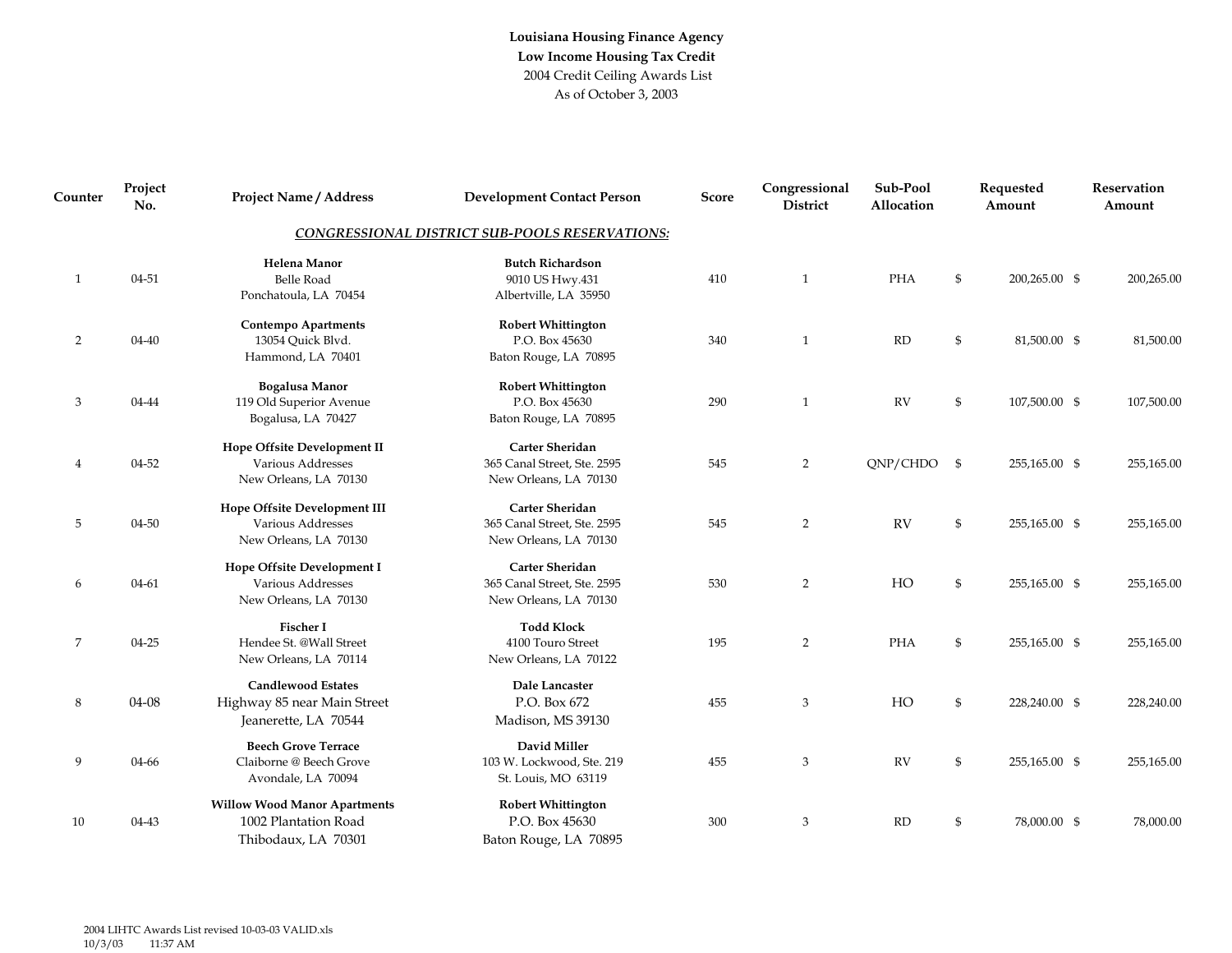| Counter | Project<br>No. | <b>Project Name / Address</b>                                                          | <b>Development Contact Person</b>                                             | <b>Score</b> | Congressional<br><b>District</b> | Sub-Pool<br>Allocation |                | Requested<br>Amount | Reservation<br>Amount |
|---------|----------------|----------------------------------------------------------------------------------------|-------------------------------------------------------------------------------|--------------|----------------------------------|------------------------|----------------|---------------------|-----------------------|
| 11      | $04 - 10$      | <b>King Gardens Apartments</b><br>David Raines Road 1600 Block<br>Shreveport, LA 71101 | <b>Peggy Shemwell</b><br>3411 Youree Drive, Ste. 200<br>Shreveport, LA 71105  | 515          | $\overline{4}$                   | $QNP/CHDO$ \$          |                | 255,000.00 \$       | 255,000.00            |
| 12      | 04-17          | <b>Rosenwald III Subdivision</b><br>Off Round via Markham<br>Shreveport, LA 71107      | <b>Mark Turrentine</b><br>3104 Breard Street<br>Monroe, LA 71201              | 490          | $\overline{4}$                   | <b>RV</b>              | $\mathfrak{S}$ | 255,165.00 \$       | 255,165.00            |
| 13      | 04-22          | The Villages of Eagle Pointe III<br>2334 Riverwood Drive<br>Bossier City, LA 71111     | William McDonald<br>805 East First Street<br>Bossier City, LA 71111           | 440          | $\overline{4}$                   | PHA                    | $\mathfrak{S}$ | 255,000.00 \$       | 255,000.00            |
| 14      | 04-55          | <b>Cotton Bayou Estates II</b><br>6100 Hwy 165 By Pass<br>Monroe, LA 71202             | <b>Tony Brunini</b><br>3 Bancroft Circle<br>Monroe, LA 71202                  | 510          | 5                                | HO                     | $\mathfrak{S}$ | 255,165.00 \$       | 255,165.00            |
| 15      | 04-53          | <b>Golden Ages Senior Village</b><br>Farmerville Street<br>Ruston, LA 71270            | <b>Steve Perry</b><br>109 E. Madison<br>Bastrop, LA 71220                     | 500          | 5                                | $QNP/CHDO$ \$          |                | 250,000.00 \$       | 250,000.00            |
| 16      | 04-48          | <b>Union Square Apartments</b><br>601 Plum Street<br>Junction City, LA 71749           | <b>Tom Garner</b><br>201 St. Charles Ave., Ste. 3815<br>New Orleans, LA 70170 | 490          | 5                                | RD                     | $\mathfrak{S}$ | 92,908.00 \$        | 92,908.00             |
| 17      | 04-35          | Ralph George Estates, No. 2<br>Young Loop Road<br>Morehouse, LA 71220                  | <b>Clarence Hawkins</b><br>P.O. Box 431<br>Bastrop, LA 71220                  | 480          | 5                                | <b>PHA</b>             | $\mathfrak{S}$ | 255,165.00 \$       | 255,165.00            |
| 18      | 04-41          | <b>Country View Apartments</b><br>4500 Service Road<br>Pineville, LA 71360             | <b>Robert Whittington</b><br>P.O. Box 45630<br>Baton Rouge, LA 70895          | 330          | 5                                | <b>RV</b>              | \$             | 115,000.00 \$       | 115,000.00            |
| 19      | 04-33          | <b>Restoration Baton Rouge V</b><br>Various Addresses<br>Baton Rouge, LA 70806         | George Jenne<br>3955 Government Street, Ste 1<br>Baton Rouge, LA 70802        | 515          | 6                                | RV                     | \$             | 227,906.00 \$       | 227,906.00            |
| 20      | 04-34          | <b>Restoration Baton Rouge VI</b><br>Various Addresses<br>Baton Rouge, LA 70806        | George Jenne<br>3955 Government Street, Ste 1<br>Baton Rouge, LA 70802        | 500          | 6                                | HO                     | $\mathfrak{S}$ | 213,959.00 \$       | 213,959.00            |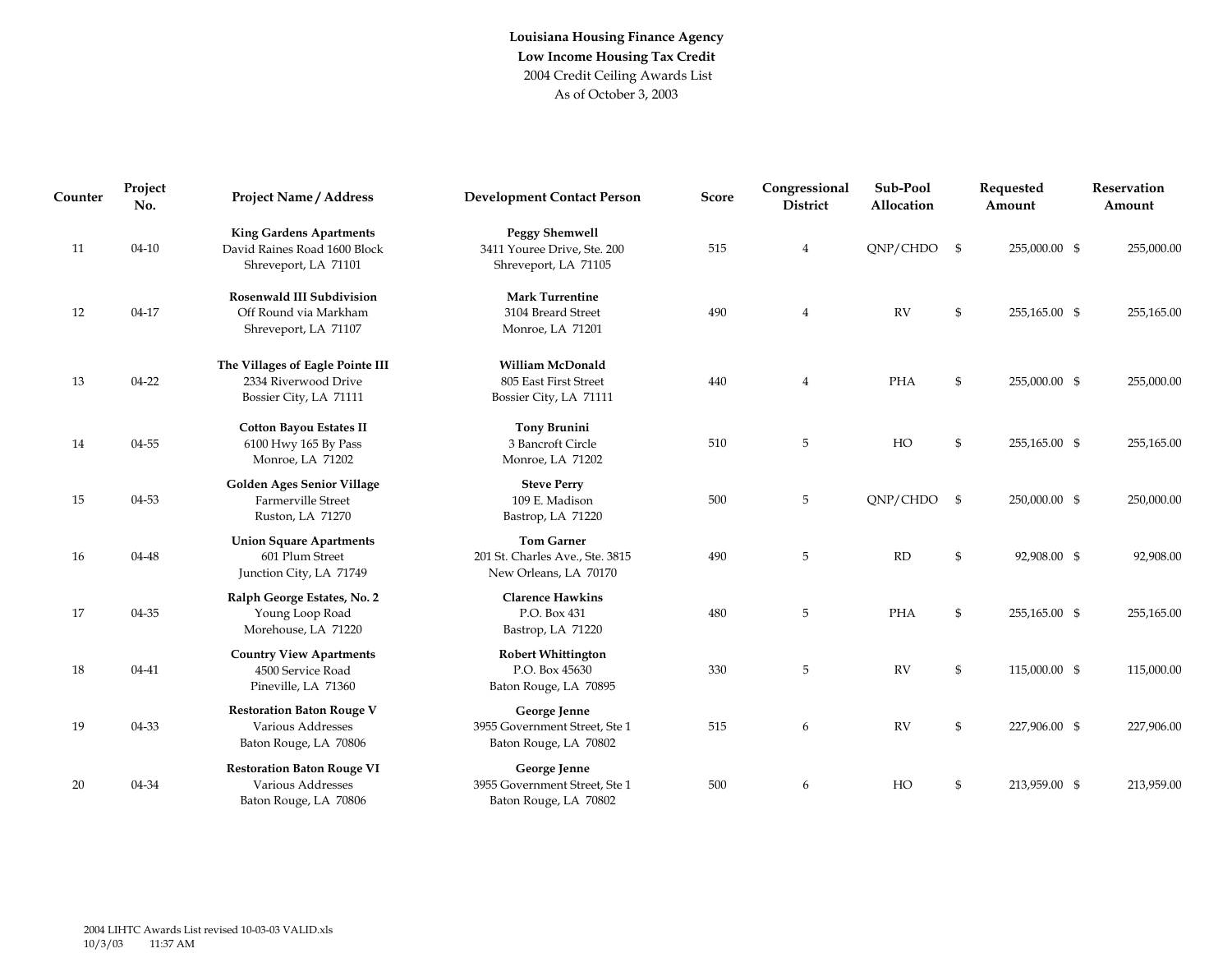| Counter | Project<br>No. | <b>Project Name / Address</b>                                                             | <b>Development Contact Person</b>                                                                             | Score | Congressional<br><b>District</b> | Sub-Pool<br>Allocation |                | Requested<br>Amount | Reservation<br>Amount |
|---------|----------------|-------------------------------------------------------------------------------------------|---------------------------------------------------------------------------------------------------------------|-------|----------------------------------|------------------------|----------------|---------------------|-----------------------|
| 21      | 04-46          | <b>Banyan Trace</b><br>McClelland Drive<br>Baton Rouge, LA 70805                          | Bowen A. Arnold<br>3421 N. Causeway, Ste 707<br>Metairie, LA 70002                                            | 480   | 6                                | $QNP/CHDO$ \$          |                | 217,000.00 \$       | 217,000.00            |
| 22      | $04 - 21$      | <b>Ashley Place</b><br>219 Edgewood Drive<br>Denham Springs, LA 70727                     | <b>Fred Banks</b><br>600 Eugene Street<br>Denham Springs, LA 70707                                            | 350   | 6                                | <b>PHA</b>             | \$             | 254,975.00 \$       | 254,975.00            |
| 23      | 04-59          | <b>Beau Soleil Place</b><br>820 MLK Drive<br>Lafayette, LA 70501                          | <b>Tony Brunini</b><br>3 Bancroft Circle<br>Monroe, LA 71202                                                  | 505   | 7                                | QNP/CHDO               | $\mathfrak{s}$ | 255,165.00 \$       | 255,165.00            |
| 24      | 04-62          | <b>Bayberry Point III</b><br>Jessica, Baywood & Bay Rum Drive<br>Lafayette, LA 70501      | <b>Butch Richardson</b><br>9010 US Hwy.431<br>Albertville, LA 35950                                           | 485   | $\overline{7}$                   | HO                     | \$             | 251,185.00 \$       | 251,185.00            |
| 25      | 04-42          | <b>Acadian Apartments</b><br>916 Florence Street<br>Jennings, LA 70546                    | <b>Robert Whittington</b><br>P.O. Box 45630<br>Baton Rouge, LA 70895                                          | 295   | 7                                | <b>RV</b>              | $\mathfrak{S}$ | 120,000.00 \$       | 120,000.00            |
|         |                |                                                                                           | CONGRESSIONAL DISTRICT GENERAL SUB-POOLS & QUALIFIED NON-PROFIT/CHDO STATEWIDE GENERAL POOL (*) RESERVATIONS: |       |                                  |                        |                |                     |                       |
| 26      | 04-19          | <b>Rosenwald IV Subdivision</b><br>Off Round Grove via Markham<br>Shreveport, LA 71107    | <b>Mark Turrentine</b><br>3104 Breard Street<br>Monroe, LA 71201                                              | 490   | $\overline{4}$                   |                        | \$             | 255,165.00 \$       | 255,165.00            |
| 27      | $04 - 09*$     | <b>Lawson Heights Subdivision</b><br><b>Eddie Williams Avenue</b><br>Alexandria, LA 71302 | <b>Kerry Banks</b><br>107 Crosby Street<br>Mansfield, LA 71052                                                | 490   | 5                                |                        | $\mathfrak{S}$ | 255,000.00 \$       | 255,000.00            |
| 28      | $04 - 11*$     | Lawson Heights Subdivision Phase II<br>Eddie Williams Ave.<br>Alexandria City, LA 71302   | <b>Kerry Banks</b><br>107 Crosby Street<br>Mansfield, LA 71052                                                | 490   | 5                                |                        | $\mathfrak{S}$ | 255,000.00 \$       | 255,000.00            |
| 29      | 04-70          | <b>West Villa Apartments</b><br>1112 Polk Street<br>Winnsboro, LA 71295                   | <b>Robert Rowan</b><br>105 Ray Street, Ste. B<br>Rayville, LA 71268                                           | 405   | 5                                |                        | $\mathfrak{S}$ | 147,257.00 \$       | 147,257.00            |